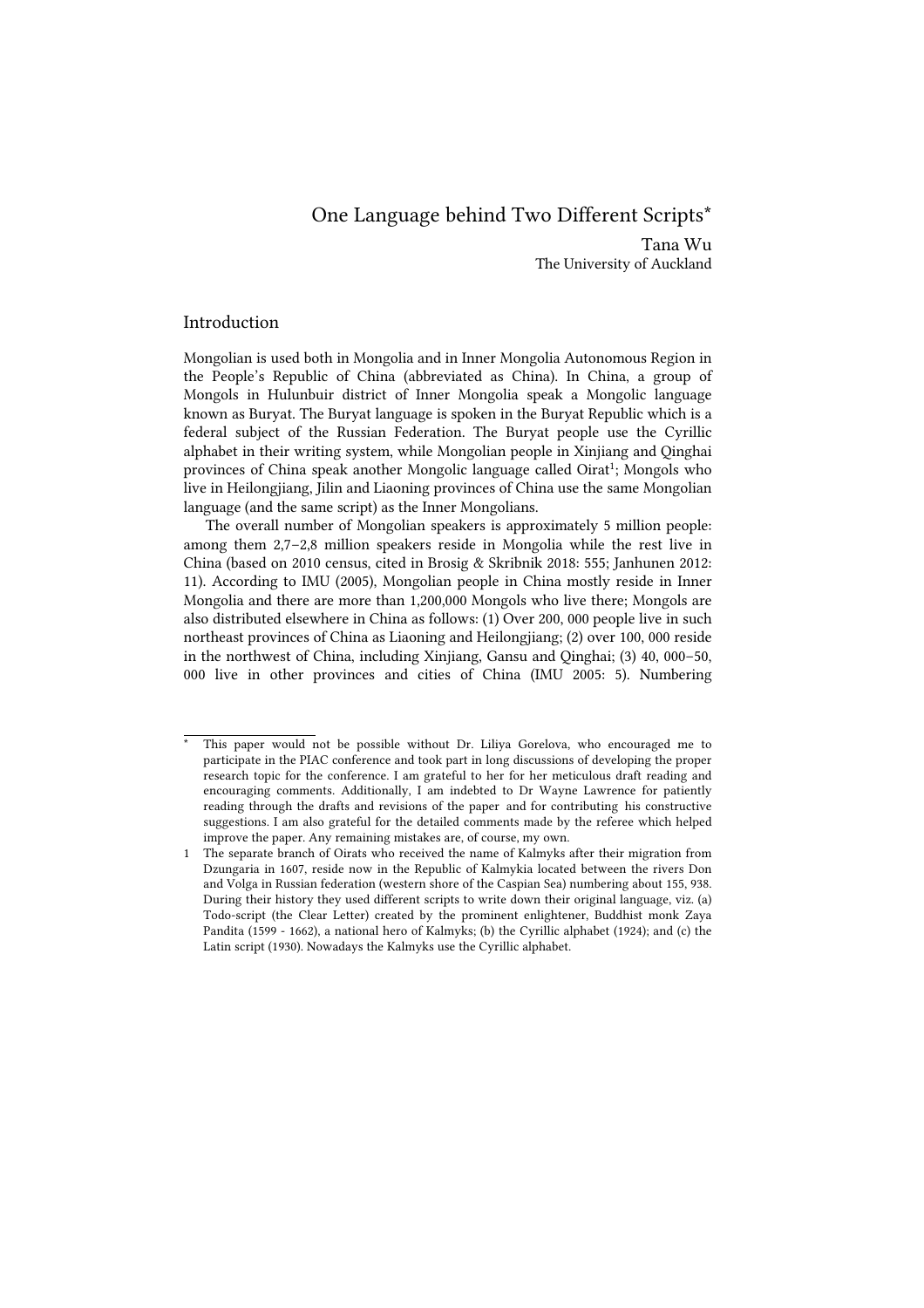approximately 500,000, Buryat people is one of the largest indigenous group in Siberia.

One way to define the Mongolian language as a whole is to understand it as "the complex of Common Mongolic dialects that morphosyntactically correspond to the principles underlying Written Mongol and/or Khalkha" (Janhunen 2012: 8). Written Mongolian can either refer to the script itself or the literary language which is used in contrast with the colloquial languages. Poppe (1954) considers Written Mongolian as a different variety of the Mongolian language which is only written. In the current study, Written Mongolian refers to the literary (written) language used by the Mongols in Inner Mongolia, China, while the literary (written) language used in Mongolia is referred to as Cyrillic Written Khalkha (abbreviated as CWK).

Written Mongolian has gone through several stages of development, but different scholars delineate these periods differently. The majority of scholars agree with Vladimirtsov's (1929) opinion. According to Vladimirtsov (1929: 20–24), the history of the written language of the Mongols covers the following periods: the ancient (from unknown times to the beginning of the 14th century), the Middle Mongolian (from the beginning of the 14th century to the second half of the 16th century) and the classical (from the end of the 16th to the 20th century) periods.2 In contrast, Hsiao (2013) divides the history of Mongolian into Old Mongolian (~12th century AD), Middle Mongolian (13th to 16th centuries), Late Mongolian3 (17th to 19th centuries) and Modern Mongolian (20th century~). Here I use the term MWM to cover the period since the 20th century.

In this paper, I will first compare different orthographies used in CWK and Modern Written Mongolian (abbreviated as MWM below), then discuss the varying linguistic features of CWK and MWM. Despite the observable linguistic differences between CWK and MWM in terms of morphosyntax and lexicon, the major discrepancies between them lie in their respective orthographies.

## Differences between the orthographies of Cyrillic Written Khalkha and Modern Written Mongolian

In the history of Mongolian language development, Mongolian people have used a wide range of different scripts such as Traditional Mongolian Script (based on Uigur Script which was originated from the Aramaic script), Khitan Script, 'Phagspa script (or square script), Todo Script and so forth to write down the language.

<sup>2</sup> Orlovskaya (1999: 4–6) suggests that the third, classical period, made a transition into the fourth period, viz. the modern period, which starts from the beginning of the second half of the 20th century.

<sup>3</sup> Hsiao (2013) uses the term "Late Mongolian" to cover the period lasting from 17th to 19th century in her study. In the current study, this term is used to refer to Late Middle Mongolian.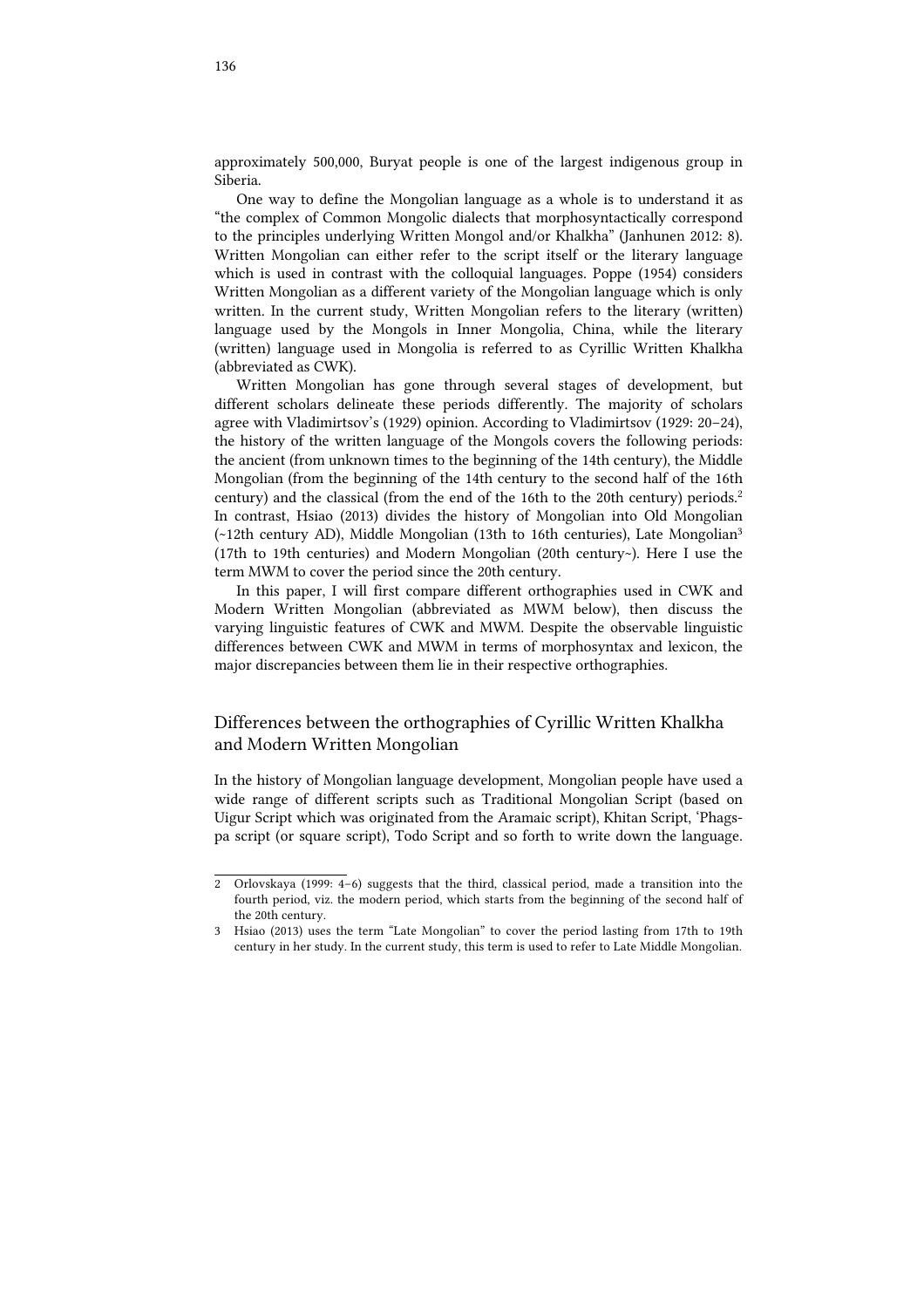Among them, the Traditional Mongolian Script (known as Old Script or Mongolian Verical Script), which is supposed to have been used by the Mongols since the 12th century, is the most influential and the longest used script (Poppe 1954: 1; IMU 2005: 4; 122; etc.). Even now Mongolians in regions in China (apart from Xinijang)<sup>4</sup> are still using the Traditional Mongolian Script (abbreviated as TMS). However, the script itself has undergone some slight changes, i.e. minor orthographical and morphological simplifications. Nowadays TMS is used in Mongolia only on a restricted scale.<sup>5</sup> The Cyrillic Mongolian Script (also known as "New Script", abbreviated as CMS) has been used in Mongolia since 1941. As Janhunen (2012: 10) points out, "orthographically, Khalkha is often surprisingly unsystematic, and some of its orthographic solutions derive directly from Written Mongol". It is noteworthy that the Roman alphabet is also being used to transliterate the language by the Mongols in their daily informal communications with each other both in Mongolia and Inner Mongolia, China.

The use of different scripts leads to the following differences in CWK and MWM: (1) orthographic differences and (2) different conventions of transliteration. Firstly, different spelling rules (conventions) are complied with:

#### Direction of writing (horizontal vs. vertical)

TMS is written vertically (from top to bottom and left to right), which makes it harder for computer to handle its formatting, but the CMS is in line with the western writing systems, written horizontally in a left-to-right linear order, facilitating use in the print media and dissemination of information online.

### Letter-case (uppercase vs. lowercase)

The CMS distinguishes between uppercase and lowercase letters. The initial letter of sentences, proper nouns (the names of persons, places or organizations) and special nouns need to be capitalized. However, no such distinction exists in the TMS.

### Representation of case suffixes

Case suffixes are written connected to word stems in CMS, whereas they are written separately in TMS (except for some irregular instances where a case marker is connected to the stem of a personal pronoun, e.g. *namayi* = 1SG.ACC; č*imayi* = 2SG.ACC). For instance, *a*мийг (*amijg*) 'the life' (direct object in the accusative case in CMS) vs. *ami yi* 'the life' < *ami* 'life' + -*yi* = ACC (written

<sup>4</sup> The Mongolian people in Xinjiang use the Todo Mongolian Script (also known as Oirat Clear Script), which was created on the basis of the Traditional Mongolian Script (IMU 2005: 4).

<sup>5</sup> Traditional Mongolian Script is used on a voluntary basis in Mongolia today. Thus, the scope of usage is very limited. Some people in Mongolia are still trying hard to restore the usage of Traditional Mongolian Script; the attitude of the general public tends to be more tolerant than before towards the reintroduction of Traditional Mongolian Script into Mongolia (based on personal communication with Erdeni 2017).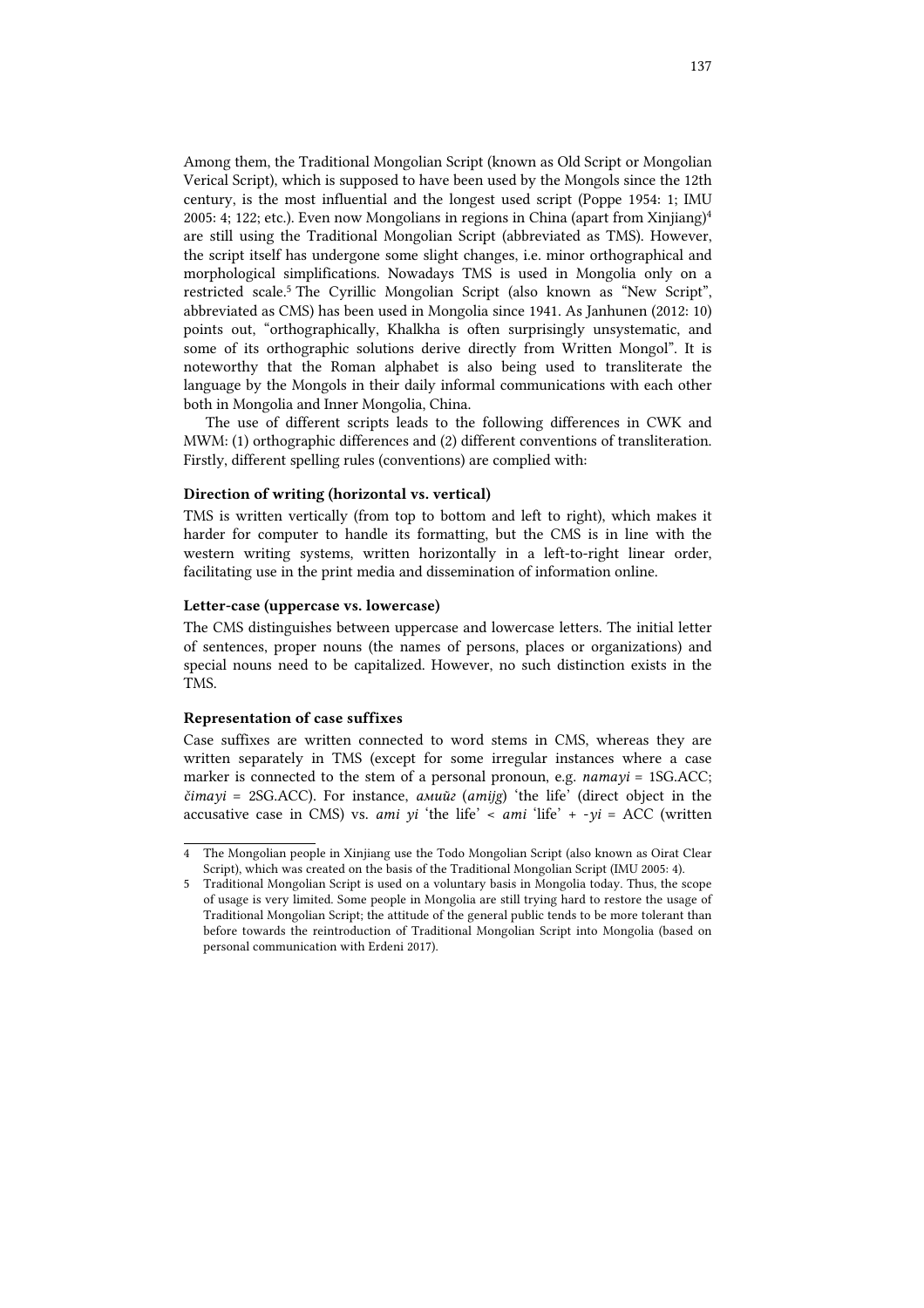separately in TMS); г*a*рыг (*garyg*) 'the hand' (direct object in the accusative case in CMS) vs. γ*ar i* 'the hand' < γ*ar* 'hand' + *-i* = ACC (written separately in TMS) (Poppe 1970: 63).

### Positional variants of letters within a word

In TMS, according to the position of the letter in the word, each letter appears in different shapes, viz. word-initial, medial and final shapes. There is no such difference in letters depending on their position in the word in CMS.

## Isomorphism

Suffixes are written separately from nouns in the TMS, whereas suffixes and nouns are written together according to the rules of the CMS. Due to the connective written forms of nouns and suffixes (e.g. genitive case), isomorphism often occurs in CMS. For example, both *kündü* 'heavy' and *kümün dü* 'for/to people' < *kümün*  'people' + *-dü* = DAT.LOC in WMS are written by the same form *x*үнд (*x*ү*nd)* in CMS (cf. Li & Sarina 2011: 200).

Firstly, there may be orthographical ambiguity in CMS. For instance, the letter  $\mu$  is used to represent both /n/ and /n/, so *and* (*and*) means either 'friend' (/andə/) or 'to a game animal' (/aŋdə/) (Poppe 1970: 61). In TMS, they are clearly distinguished: *anda* 'friend' vs *ang du* 'to a game animal' < *ang* 'game' + *-du* = DAT.LOC.

Secondly, since there is no phonemically adequate official system of Romanization for Mongolian, different transliteration schemes are available for CMS and TMS. The National Standardisation Council adopted MNS 5217.2012 transliteration system for CMS; in comparison, the Vladimirtsov–Mostaert system (V–M) is the most widely-used transliteration system throughout Mongolian studies worldwide for the transliteration of TMS. (cf. Sanders 2013: 168–169; Svantesson et al. 2005; Mostaert 1968; Balk & Janhunen, 1999).

As for how the sounds of Mongolian are rendered in written form, the CMS is primarily phonemic in its spelling, whereas there is a marked divergence between orthography (spelling) and pronunciation with the TMS, whose spelling is based upon archaic pronunciation.<sup>6</sup> Compare the following pairs:

- (1) н*a*р (*nar*) 'sun' (CMS) vs. *nara* (TMS)
- (2) *yc* (*yc*) 'water' (CMS) vs. *usu* (TMS)
- (3) *yy*л (*yyl*) 'mountain' (CMS) vs. *a*γ*ula* (TMS)
- (4) юм (*jum*) 'something/thing' (CMS) vs. *ya*γ*um\_a* (TMS) 7

<sup>6</sup> According to Grivelet (2001: 84), the Cyrillic Mongolian Script is mainly phonemic, while the Traditional Mongolian Script is more morphophonemic.

<sup>7</sup> The underlining sign "\_" is used to denote the positional variants of letters such as *A*, e.g. "\_" is used in *sar\_a* 'month' to distinguish it from *sara* 'moon'.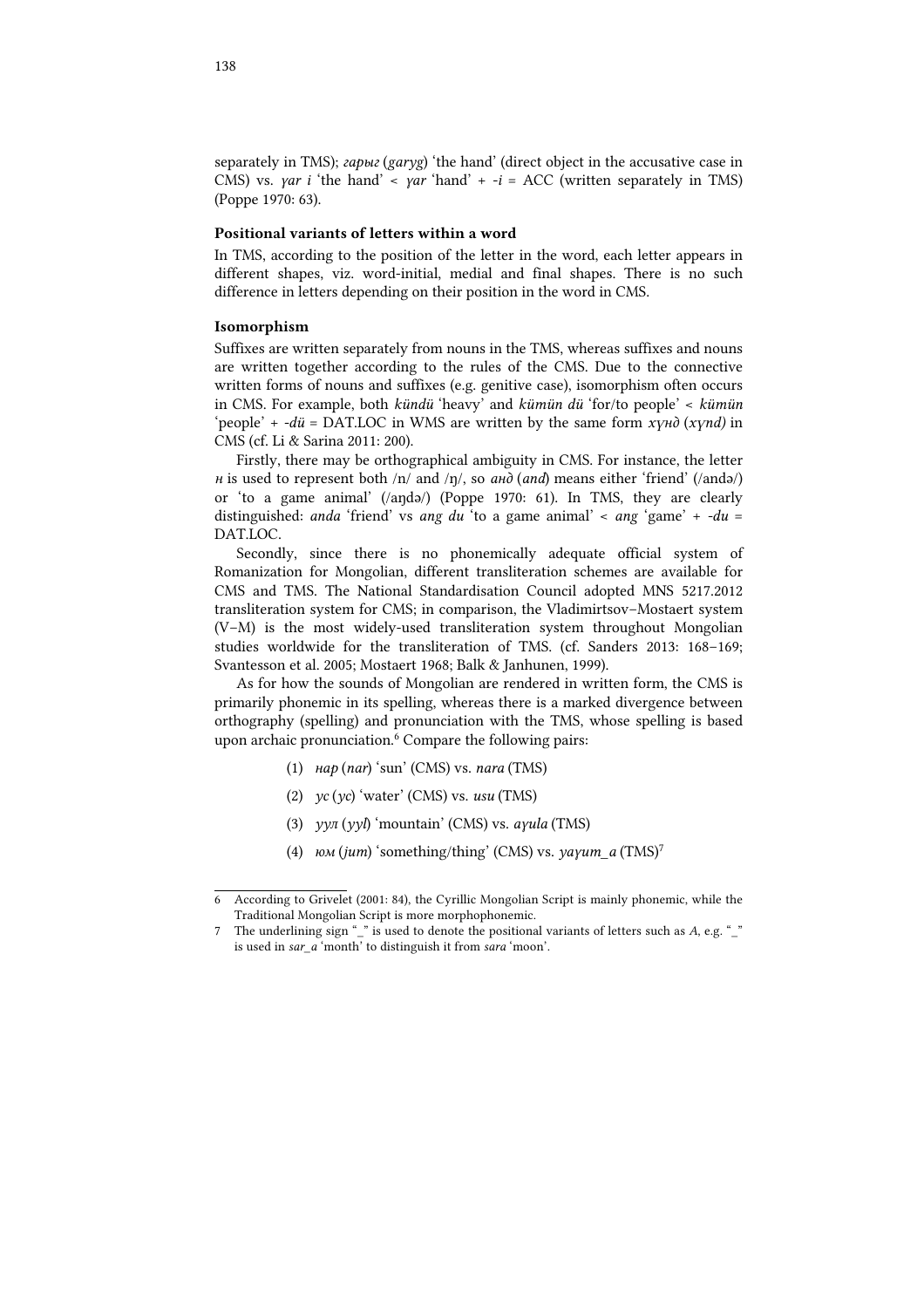# Linguistic differences between Cyrillic Written Khalkha and Modern Written Mongolian

Differences between CWK used in Mongolia and MWM used in China are conditioned by the different dialects they are based on: CWK is based on the Khalkha dialect, while MWM is based on a range of dialects extending from Proto-Mongolic to the various Modern Mongolic dialects (Janhunen 2003: 34). This definition of MWM seems to combine two different dimensions, i.e. historical and socio-geographical. Nowadays, the Chakhar dialect, which is a variety of Mongolian spoken in the central region of Inner Mongolia, serves as the base of the oral norm for the MWM. Although the linguistic differences between CWK and MWM are not significant, there are still observable discrepancies in terms of morphosyntax and lexicon. In the following I will not discuss the phonetic differences between CWK and MWM, given that Written Mongolian is a nonspoken language which is transmitted via an abstract graphic code with no pronunciation involved (cf. Janhunen 2003: 34).

### Morphosyntax

There are differences between CWK and MWM in terms of morphosyntax (cases, reflexive-possessive/reflexive suffixes, finite verbal forms and converbal/quasiconverbal forms).<sup>8</sup> Some suffixes or suffix variants are newly appearing while others have ceased to exist in CWK.

A new case, viz. the allative case with the suffix -*rUU/-lUU* 'towards', has entered CWK; in contrast, no such case suffix exists in MWM, whose closest counterpart is the postposition *uru*γ*u* 'downwards; towards; along', pronounced as *-urUU*. In addition, there are more suffix variants for the genitive case in CWK than its counterparts in MWM (Guntsetseg 2016: 36; Poppe 1954: 73–75). Compare the following pairs:

> (5) Genitive case (-*ijn*, *yn*, -*ij*, -*y*) (CWK) vs. Genitive case (-*yin*; -*un/ ün*; -*u/-ü*) (MWM);

In addition, the reflexive-possessive (reflexive) suffixes differ in Khalkha and in MWM. Note below:

(6) -*AA* (CWK) vs. -*ban*/-*ben*; -*iyan*/-*iyen* (MWM).

Certain finite verbal forms are used mostly in CWK, whereas others may occur only in MWM: the potential imperative suffix *-mdz* occurs only in CWK (Svantesson 2003: 166); in comparison, the optative suffix *-tu*γ*ai/-tügei* appears only in MWM (IMU 2005: 509–511).

<sup>8</sup> The reflexive-possessive suffix is also known as the reflexive suffix, and some converbs are sometimes termed quasiconverbs (cf. Svantesson 2003).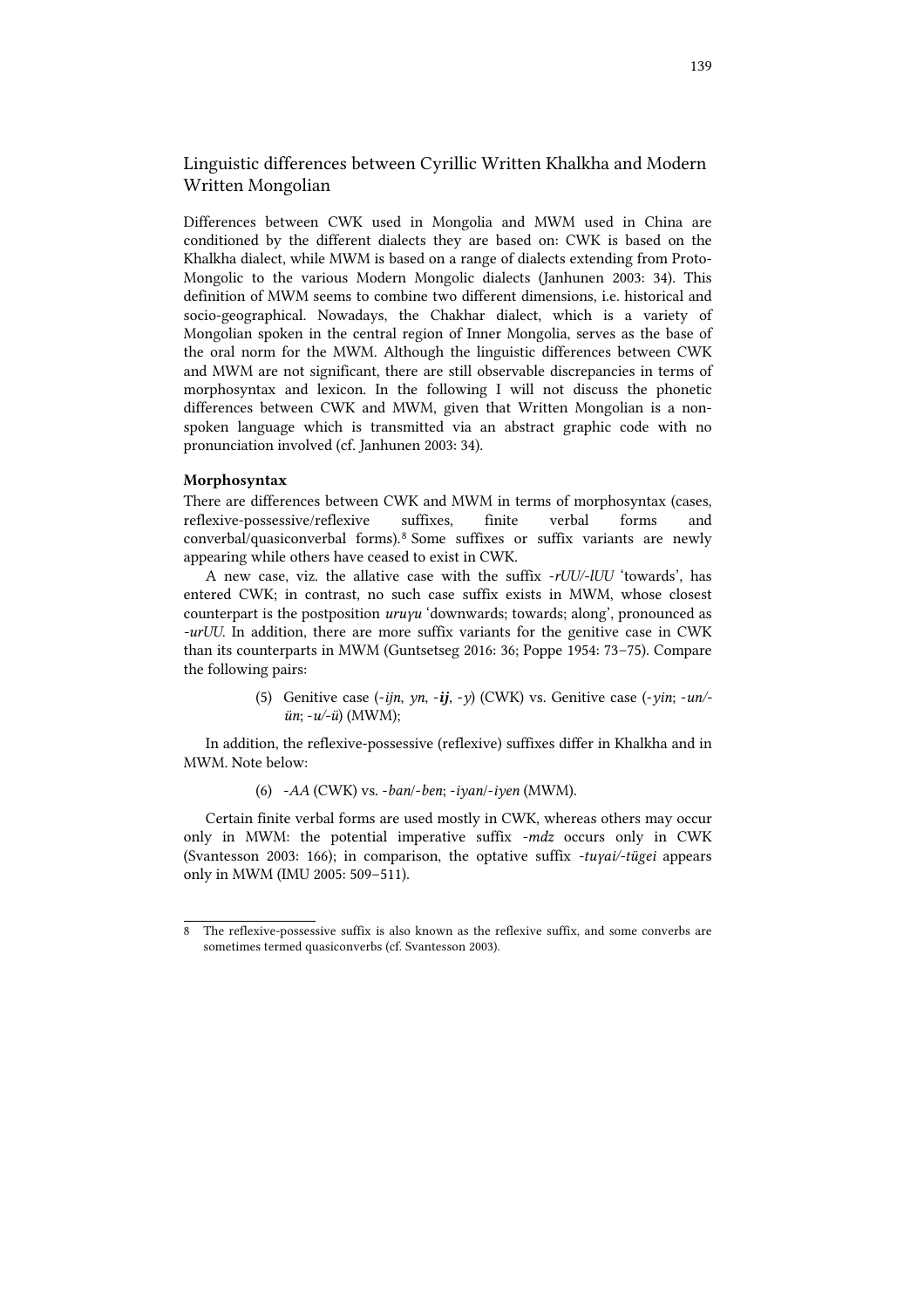The following distinctions can be made between the converbal (quasiconverbal) suffixes in CWK and MWM (Svantesson 2003: 167; IMU 2005: 523–528):

- (7) successive converb: *-x-l-AAr* 'as soon as' (CWK) vs. *-qula/-küle* (MWM);
- (8) contemporal converb: -*ms-AAr* 'when; after' (CWK) vs. *-ma*γč*a/ meg*č*e* (MWM);
- (9) abtemporal converb: *-s-AAr* 'when; since' (CWK) vs. *-*γ*sa*γ*ar/ gseger* (MWM).

All the above-mentioned converbs in CWK are regarded as secondary quasiconverbs in Svantesson (2003: 167).9

Lastly, CWK has developed a more elaborate grammaticalised evidentiality<sup>10</sup> system than that of MWM. In accordance with Brosig & Skribnik (2018: 559–564), there are up to seven evidential specifications in CWK, whereas in MWM the use of evidential markers is less obvious. Brosig & Skribnik (2018: 559) describes the existence of the following evidential markers in CWK:

- (10) past: direct perception (-*lAA*); inference (*-*Ž*(ee)*); established past ( *sAn*);
- (11) present: direct perception (*-nA*); established present (*-AA*);
- (12) future: (-*x ge-*ž *bai-san/bai*-(*g*)*aa*); direct/indirect inference (-*x ge-*ž *bai*-*na*/*bai*-*laa*/*bai*-ž*ee*)

Forms presented in (12) are analytic constructions, viz. (1) *-x ge-*ž *bai-san* <  *x*=FUT.PTCP, *ge-*ž < *ge*- 'say' + -ž=IPFV.CVB, *bai-san* < *bai*=AUX +  *san*=PRF.PTCP; *bai- (g)aa* < *bai*= AUX + -*(g)aa*=IPFV.CVB; (2) -*x ge-*ž *bai-na* <  *x=*FUT.PTCP, *ge-*ž < *ge*- 'say' + -ž=IPFV.CVB, *bai-na* < *bai*=AUX + -*na*=PRS/FUT; *bai-laa* < *bai*=AUX + *-laa*=PST; *bai-*ž*ee* < *bai*=AUX + -ž*ee*=PST. These evidential markers should be present in MWM, but whether they denote similar meanings to those of CWK is debatable.

In comparison, evidential markers in MWM tend to be restricted to the past tense, which I suspect is still largely consistent with that of Middle Mongolian used in the thirteenth century. As Brosig & Skribnik (2018: 558) illustrate, in Middle Mongolian the suffix *-ba* is used to denote evidentially neutral factual past events, whereas *-lUGA* and *-JUGU* refer to direct and indirect past events respectively. Likewise, Wu (1995: 96) argues the suffix *-l\_a/-l\_e* (derived from *-lUGA*) typically refers to "an event that has been witnessed or is commonly known" which can be analysed as an evidential meaning; but he holds a sceptical view of its applicability

<sup>9</sup> The suffixes *-x-l-AAr*, -*ms-AAr* and *-s-AAr* are respectively represented as *-x-l-Ar, -ms-Ar* and *-s-Ar* in Svantesson (2003: 167).

<sup>10</sup> Evidentiality refers to the grammatical marking of information source (Aikhenvald 2018: 1).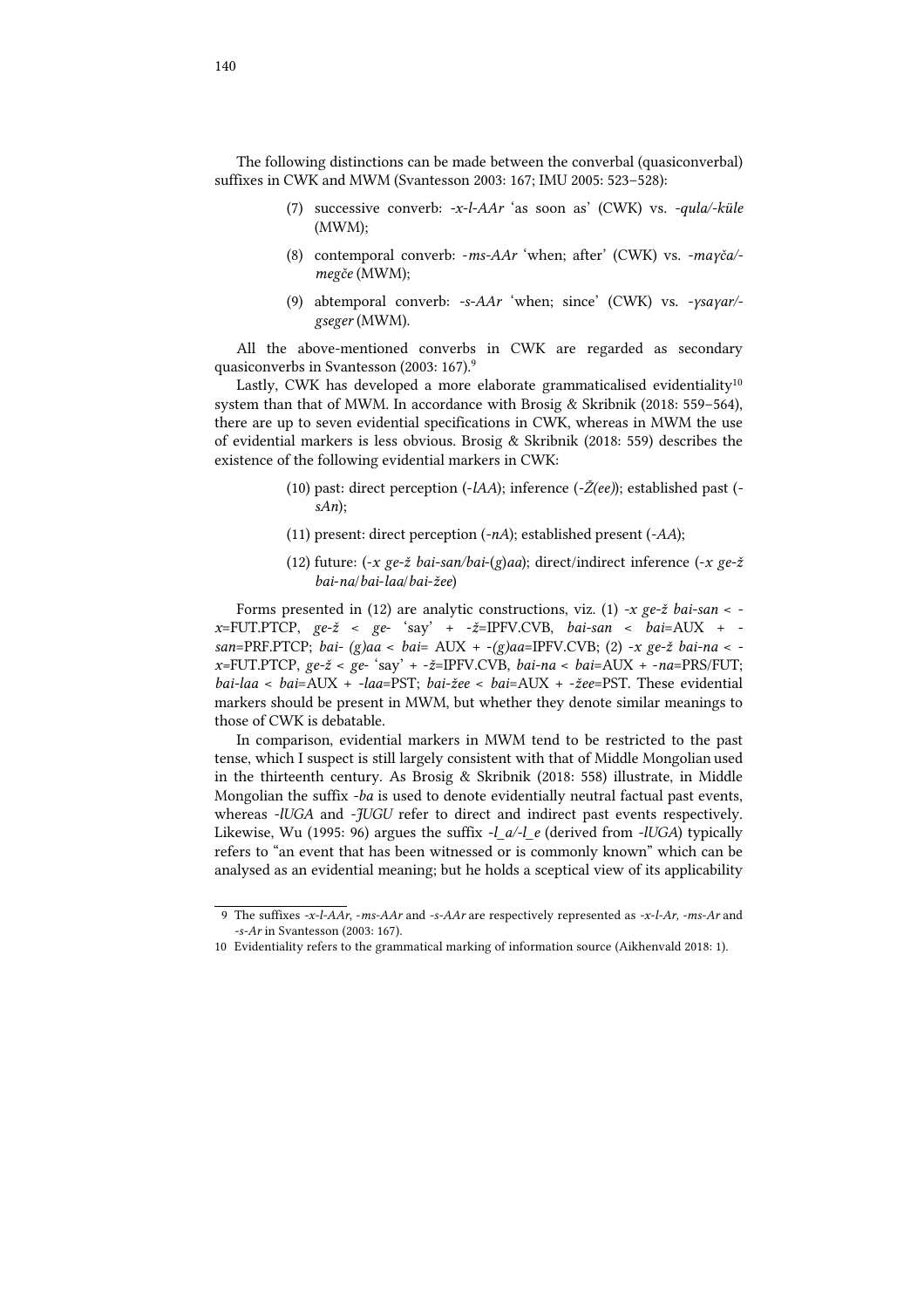for MWM. In his opinion, *-jai/-čai* is the most frequently used past tense suffix in both written and spoken languages; the suffix *-ba/-be* occurs mostly in the written language, but he does not discuss the evidential meanings of these suffixes. IMU (2005: 503) argues that the meaning and usage of the suffix *-ba/-be* is not differentiated from that of *-*ǰ*ai/-*ǰ*ei* in MWM.

Notably, sentence-final particles can also be used to express evidentiality both in MWM and CWK. Note the following examples in CWK:

(13) indirect evidence (*a*ž) (Brosig & Skribnik 2018);

(14) recollection (*bilee*) (Brosig 2012).

The particles *a*ž and *bilee* correspond to *a*ǰ*ai* and *bile* respectively in MWM. Both particles share the same evidential meanings in CWK and MWM.

### Lexicon

Apart from lexical elements of a native origin, Mongolian possesses words stemming from a variety of sources, including those originating from the Mongolic, Turkic, Tungusic, Sino-Tibetan and Indo-European language families; there are loan words from Chinese, Greek, Arabic, Persian, Sanskrit, Tibetan, Manchu, Russian and so forth (IMU 2005: 9; 788). Chinese and Russian have become the two main sources of the more recent loanwords in Mongolian.

Modern scientific, technological and political terms based on standard international vocabulary have entered into both CWK and MWM via Russian (Janhunen 2003: 55). For instance, words such as *masin* 'automobile', *program* 'programme', *radio* 'radio', *kino* 'film', *katr* 'cadre' and *atom* 'atom' were all transmitted into Mongolian through Russian.

However, the number of Chinese borrowings varies significantly between CWK and MWM. The number of Chinese loanwords is significantly less in CWK, being restricted only to material culture. For instance, such words as *buuz* 'steamed buns' (Chi.: *b*ā*o zi*), *guanz* 'restaurant' (Chi.: *gu*ă*n zi*), *luus* 'mule' (Chi.: *luó zi*), *waar* 'tile' (Chi.: *w*ă) and *tsonx* 'window' (Chi.: *chu*ā*ng hù*) are borrowed from Mandarin (Svantesson 2003: 174). In comparison, there are a larger number of Chinese loanwords in MWM, covering all aspects of political, economic and cultural life. For instance, γ*angbir* 'fountain pen' (Chi.: *g*ā*ng b*ǐ), č*iyiü* 'petrol' (Chi.: *qì yóu*), *diyanbou* 'telegraph' (Chi.: *diàn bào*), *nangqu* 'thermos flask' (Chi.: *nu*ă*n hú*), *liyouzi* '(woollen) fabric' (Chi.: *liào zi*) and *pipa* 'the Chinese lute' (Chi.: *pí pá*) are all Chinese loanwords.

In addition, words of Tibetan origin are in relatively more active use in CWK than in MWM. Words relating to Buddhism are becoming obsolete in MWM, while some Tibetan loanwords have become an indispensable part of the vocabulary (IMU 2005: 801). For instance, CWK retains loanwords from Tibetan for the terms for the seven days of the week: they are *nyam* 'Sunday', *dawaa* 'Monday', *myagmar* 'Tuesday', *lxagwa* 'Wednesday', *pürew* 'Thursday', *baasan* 'Friday' and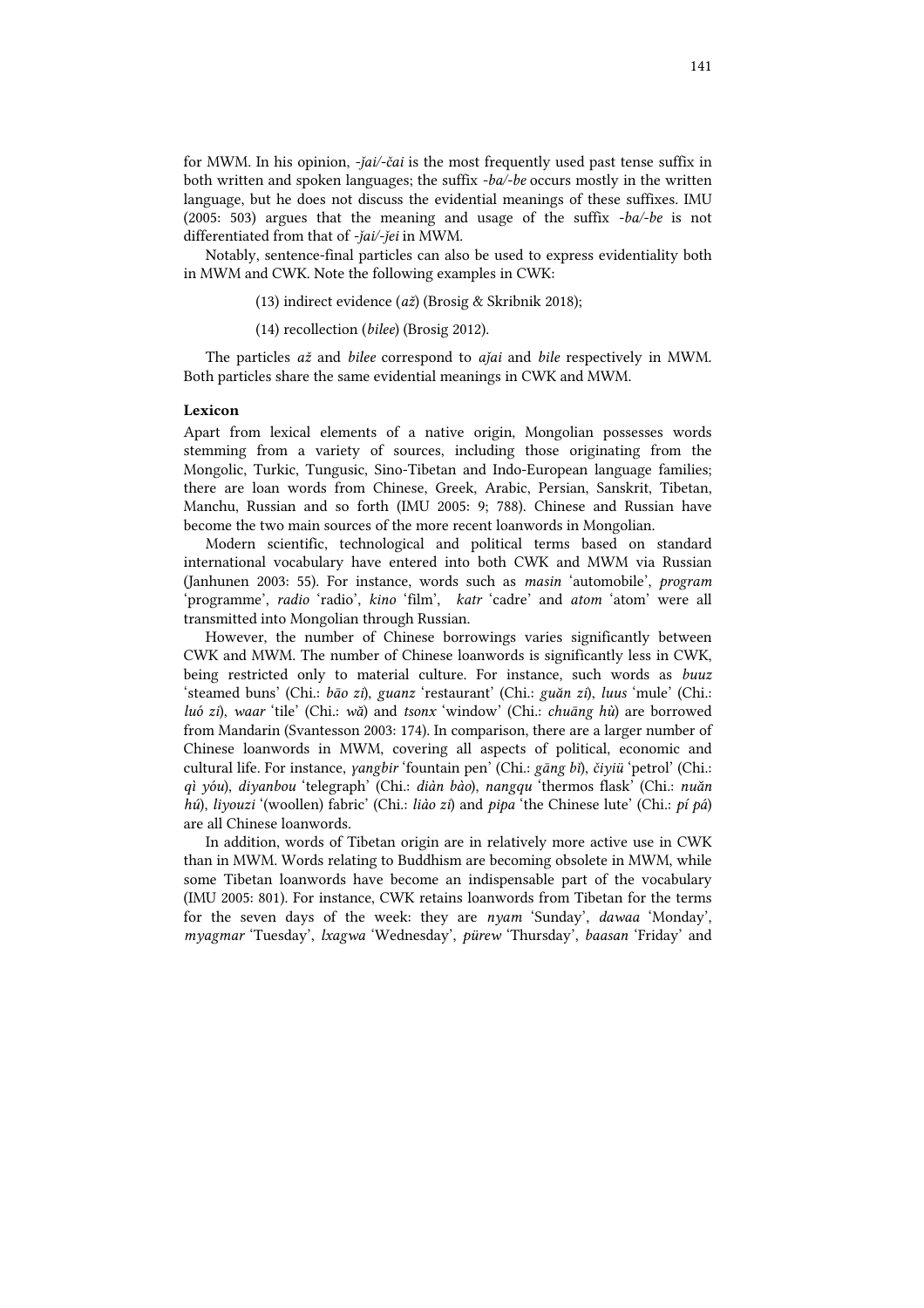*byamba* 'Saturday' (Svantesson 2003: 174). In contrast, the concept behind the days of the week follows the Chinese model in MWM, viz. *sayin edür '*Sunday (lit.: 'the good day')', γ*ara*γ *un nige* 'Monday (lit.: the first day of the week)', γ*ara*γ *un qoyar*  'Tuesday', γ*ara*γ *un* γ*urban* 'Wednesday', γ*ara*γ *un dörben* 'Thursday', γ*ara*γ *un tabun* 'Friday', *γaraγ un jirγuγan* 'Saturday'. The following are Tibetan loanwords which are still used in MWM: *lama* 'lama', *bum* 'hundred thousand', *say\_a* 'million', *sil* 'glass' and *ba*γ*bur* 'a bowl with cover' (see IMU 2005: 801 for more examples).

## 4. The symbolic value of Traditional Mongolian Script

There have been attempts to reintroduce Written Mongolian into Mongolia since the 1990s (Grivelet 1995: 49–60; Janhunen 2003: 32). Although the attempts were unsuccessful, TMS still possesses strong symbolic value:

Firstly, because of the non-phonetic nature of TMS, it can serve different Mongolian language groups in China as a communal written medium. TMS is a culturally and linguistically unifying factor for the majority of Mongols. It was during the reign of Chinggis Khan that the TMS was standardised and the language itself attained official status. Written Mongolian "was reinforced by Chinggis Khan as a general medium of administration and literature" and it "has ever since remained in use as the principal literary language of the Mongols" (Janhunen 2012: 6).

Secondly, a large number of historical and literary documents of great value are written in the TMS, and these documents shed some light on the history of mankind since the times of Chinggis Khan. As is noted by Grivelet (2001: 86), TMS is "considered the script of the ancestors and a symbol of the past". The oldest known monument of Written Mongolian is an inscription dating back to about 1225, erected in honour of Yisüngge, known as the Stele of Yisüngge. The most ancient text of Mongolian literature, *mong*γ*ol un ni*γ*u*č*a tob*č*iyan*, viz. *The Secret History of the Mongols*, was supposedly first written in the TMS in the 13th century (de Rachewiltz 2015: vii), although the original version which was written in the Old Script was lost and the current surviving text is in the form of transcriptions into Chinese characters. Ancient texts, especially those of a religious nature, are not transcribed into CMS, so the TMS has to be learned by someone who is interested in having access to historical texts (Grivelet 2001: 86). For instance, the xylographic editions of Buddhist works of the 16th and 17th centuries were created in the TMS (Poppe 1954: 1–3).

Thirdly, TMS helps to keep record of diachronic (historical) changes of the language. TMS preserves some grammatical forms which existed in ancient times but are lost in MWM. Therefore, it also facilitates our understanding of the history of the language of the Mongols. For example, in Classical Mongolian the present tense suffixes are *-mui/*/-*müi, -nam/nem* and *-yu/-yü*, while the past tense suffixes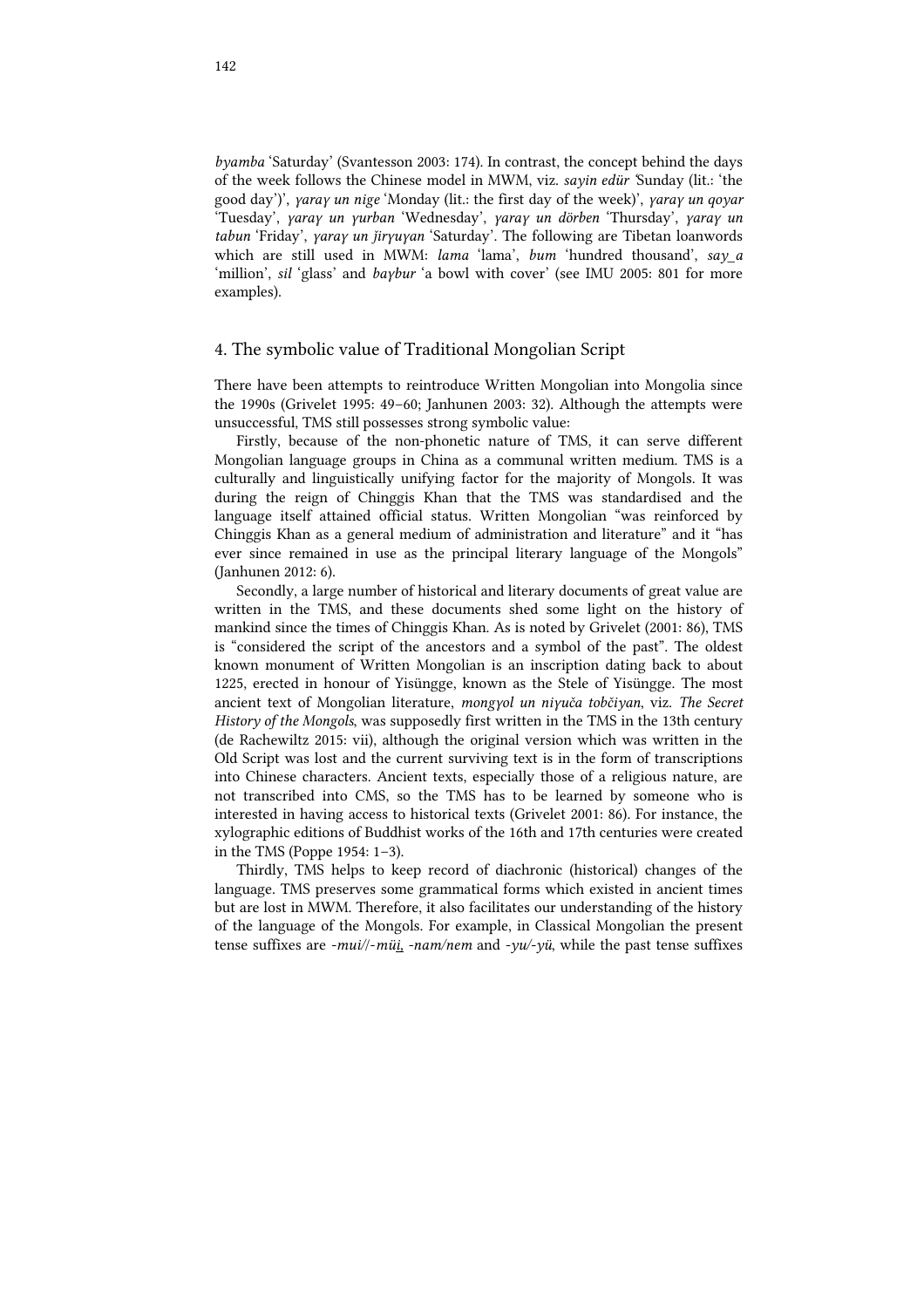are *-ba/-be* (or *-bai/-bei*), *-lu*γ*a/-lüge* and *-*ǰ*uqui/-*ǰ*üküi* (*-*č*uqui/-*č*üküi*) (Poppe 1954: 91–93). In MWM the newly formed suffix *-n\_a/-n\_e* is used to denote the present indicative mood, while the old forms (*-mui/*-*müi*, *-nam/nem* and *-yu/-yü*) cease to exist unless in archaic texts. Likewise, the past tense suffixes *-l\_a/-l\_e* (or *-lai/-lei*), *-*ǰ*i/-*č*i* and *-*ǰ*ai/-*č*ai* (*-*ǰ*ei*/*-*č*ei)* have replaced *-lu*γ*a/-lüge* and *-*ǰ*uqui/-*ǰ*üküi* respectively; and the past tense suffix *-ba/-be* is still used, while *-bai/-bei* is obsolete (IMU 2005: 499). Some suffixes have changed their meanings in MWM. For example, according to Poppe (1954: 89), the suffix *-*γ*tun/-gtün* is used to form the benedictive in Classical Mongolian, viz. a polite request to the second person. However, in MWM, it expresses a command to the second person. The benedictive is expressed by the newly-formed suffix *-*γ*a*č*i/-ge*č*i*, which was not documented by Poppe (1954). In Classical Mongolian, the suffixes *-tu*γ*ai/-tügei* and -*su*γ*ai/-sügei*  were occasionally confused in reference to person; in MWM the suffix *-tu*γ*ai/-tügei* is used only for the third person and the suffix *-su*γ*ai/-sügei* is used exclusively for the first person. The voluntative suffix *-su*γ*ai/-sügei* is rarely used in MWM and it has ceased to exist in CWK (IMU 2005: 511; Poppe 1954: 90).

Last but not least, TMS still plays a decorative (ornamental) role in important social-cultural events in the Mongolic realm. For instance, important billboards such as welcome signs at the entrance of Ulanbaatar and commemorative signs for the 750th anniversary of *The Secret History of the Mongols* are written in TMS (Grivelet 2001: 90).

### Conclusion

The current study comprises of three major parts: (1) orthographic differences between CWK and MWM; (2) linguistic differences between CWK and MWM; and (3) the symbolic value of TMS.

To summarise, the major differences between CWM and MWM lie in morphosyntax and lexicon. Due to the adoption of two different scripts, viz. CMS and TMS, CWK and MWM appear as if two different languages at the orthographic level. However, after a closer look at the language structure, it is not difficult to realize that we are dealing with slightly different versions of the same language. It is worth emphasizing that the TMS plays a crucial bonding role in preserving the Mongolian language and culture, leading to cultural unification of the Mongols and boosting their mutual understanding.

#### Abbreviations

| ACC        | accusative case |
|------------|-----------------|
| <b>AUX</b> | auxiliary verb  |
| Chi.       | Chinese         |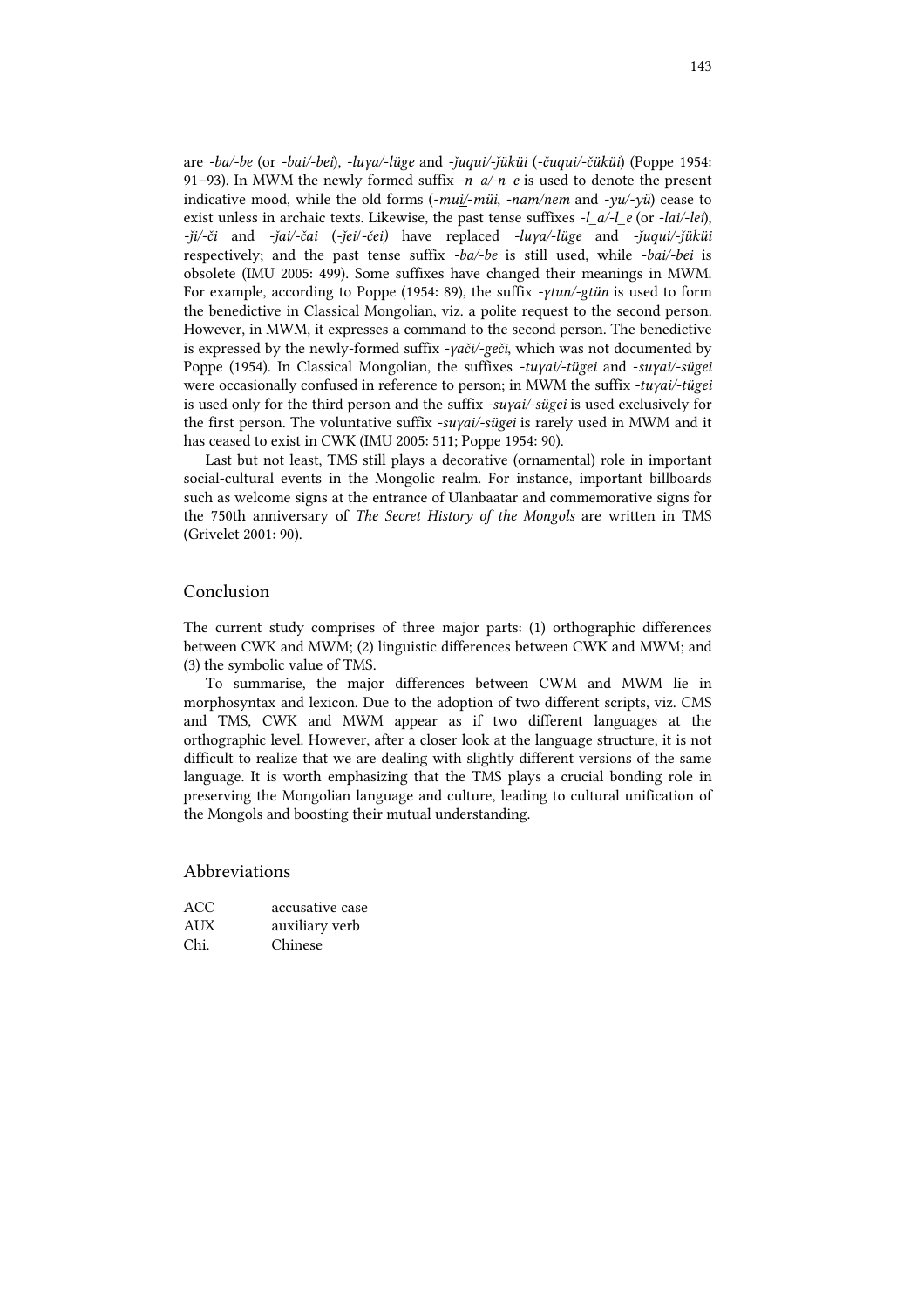| <b>CMS</b>  | Cyrillic Mongolian Script    |
|-------------|------------------------------|
| <b>CVB</b>  | converb                      |
| <b>CWK</b>  | Cyrillic Written Khalkha     |
| DAT. LOC    | dative locative case         |
| <b>FUT</b>  | future                       |
| <b>IMU</b>  | Inner Mongolia University    |
| <b>IPFV</b> | imperfective                 |
| <b>MWM</b>  | Modern Written Mongolian     |
| <b>PRF</b>  | perfective                   |
| <b>PRS</b>  | present tense                |
| <b>PST</b>  | past tense                   |
| <b>PTCP</b> | participle                   |
| SG          | singular                     |
| TMS         | Traditional Mongolian Script |

## References

Aikhenvald, A. Y. 2018. Evidentiality: The framework. In: A. Y. Aikhenvald (ed*.*), *The Oxford Handbook of Evidentiality*. New York: Oxford University Press: 1–43.

Balk, M., & Janhunen, J. 1999. A new approach to the Romanization of Written Mongol. *Studia Orientalia*, 87: 17–27.

Brosig, B., & Skribnik, E. K. 2018. Evidentiality in Mongolic. In *The Oxford Handbook of Evidentiality*. In: A. Y. Aikhenvald (ed.), *The Oxford Handbook of Evidentiality*. New York: Oxford University Press. 554–579*.*

Brosig, B. 2012. 'Bilee' sul ügiin utga, xereglee [The meaning and usage of the particle 'bilee'], *Xel zoxiol sudlal* V 37: 10–18.

de Rachewiltz, Igor. 2015. *The Secret History of the Mongols: A Mongolian Epic Chronicle of the Thirteenth Century*. Shorter version edited by John C. Street, University of Wisconsin―Madison. Books and Monographs. Book 4.

Grivelet, S. 1995. Reintroducing the Uighur-Mongolian script in Mongolia today. *Mongolian Studies* 18: 49–60.

Grivelet, S. 2001. Digraphia in Mongolia. *International Journal of the Sociology of Language* 150: 75–94.

Guntsetseg, D. 2016. *Differential Case Marking in Mongolian*. Wiesbaden: Otto Harrassowitz Verlag.

Hsiao, S. Y. 2013. The grammatical temporal system from Middle Mongolian to Modern Mongolian. *Language and Linguistics*, 14/6: 1075–1103.

Inner Mongolia University. 2005. *Odo üy-e-yin mong*γ*ol kele* [Modern Mongolian]. Hohhot: Inner Mongolia People's Publishing House.